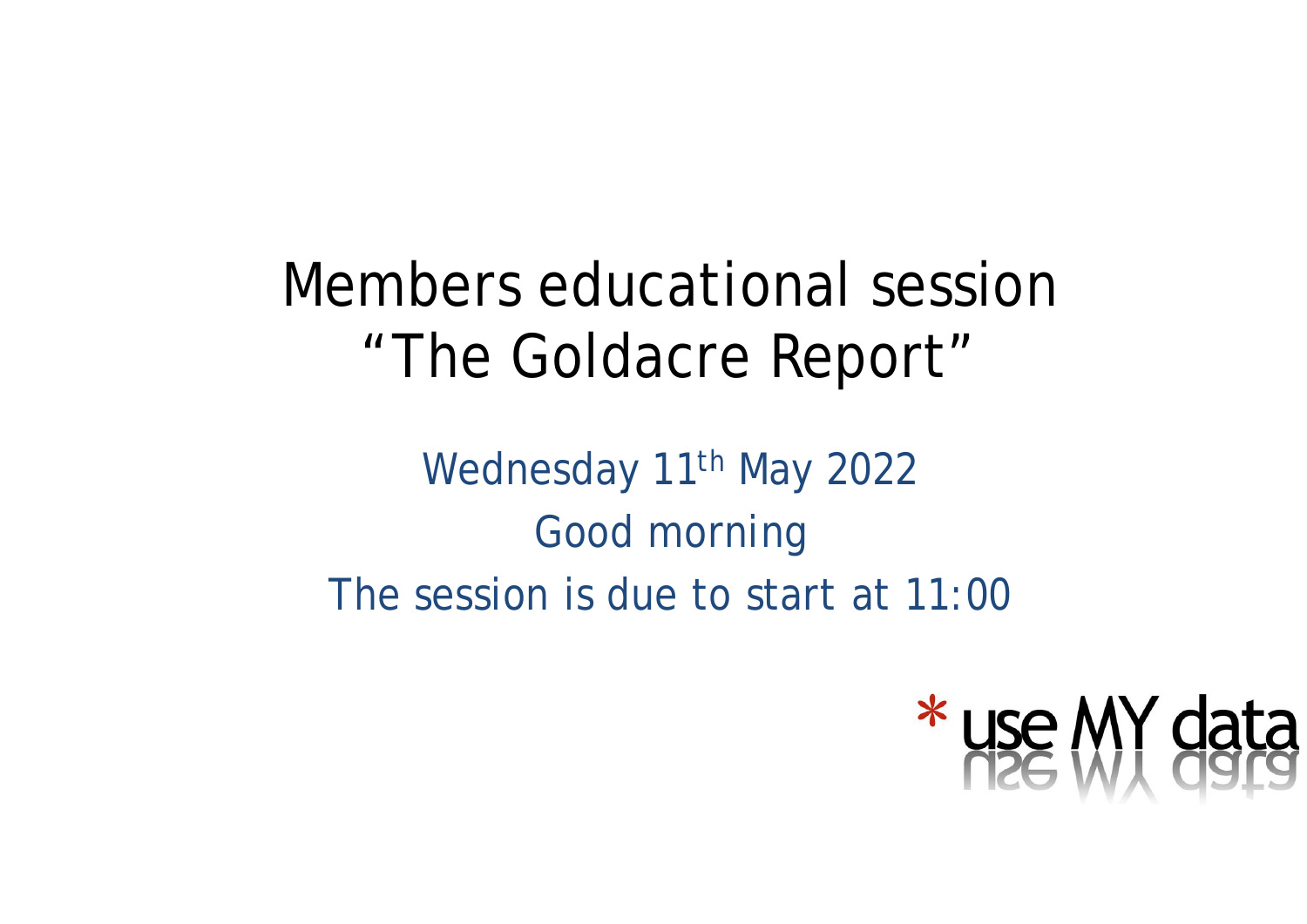#### Members educational session "The Goldacre Report"

#### Wednesday 11<sup>th</sup> May 2022 11:00 – 12:00 Chris Carrigan, Expert Data Adviser

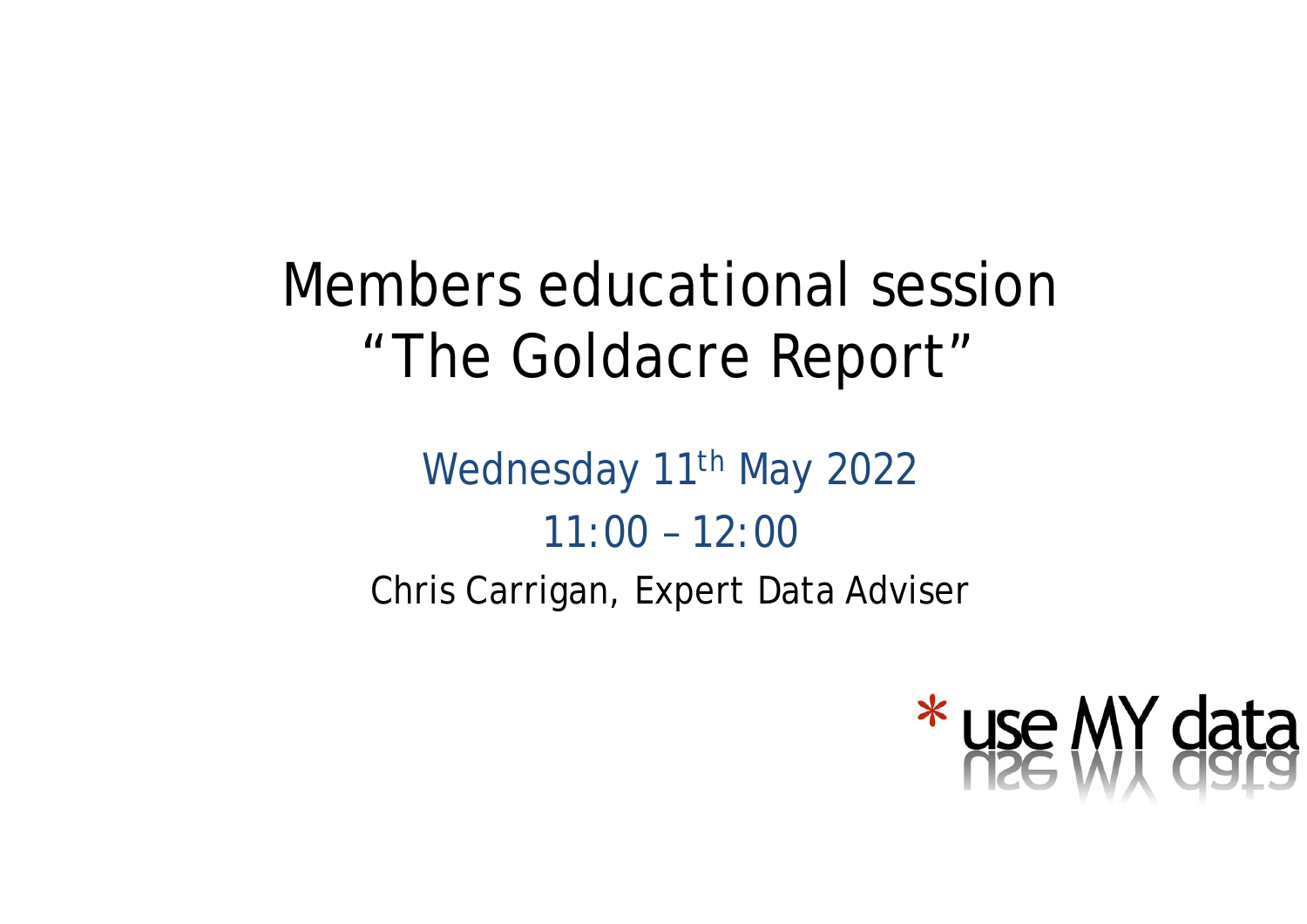So what is the Goldacre Report, what does it say, and why is it so interesting?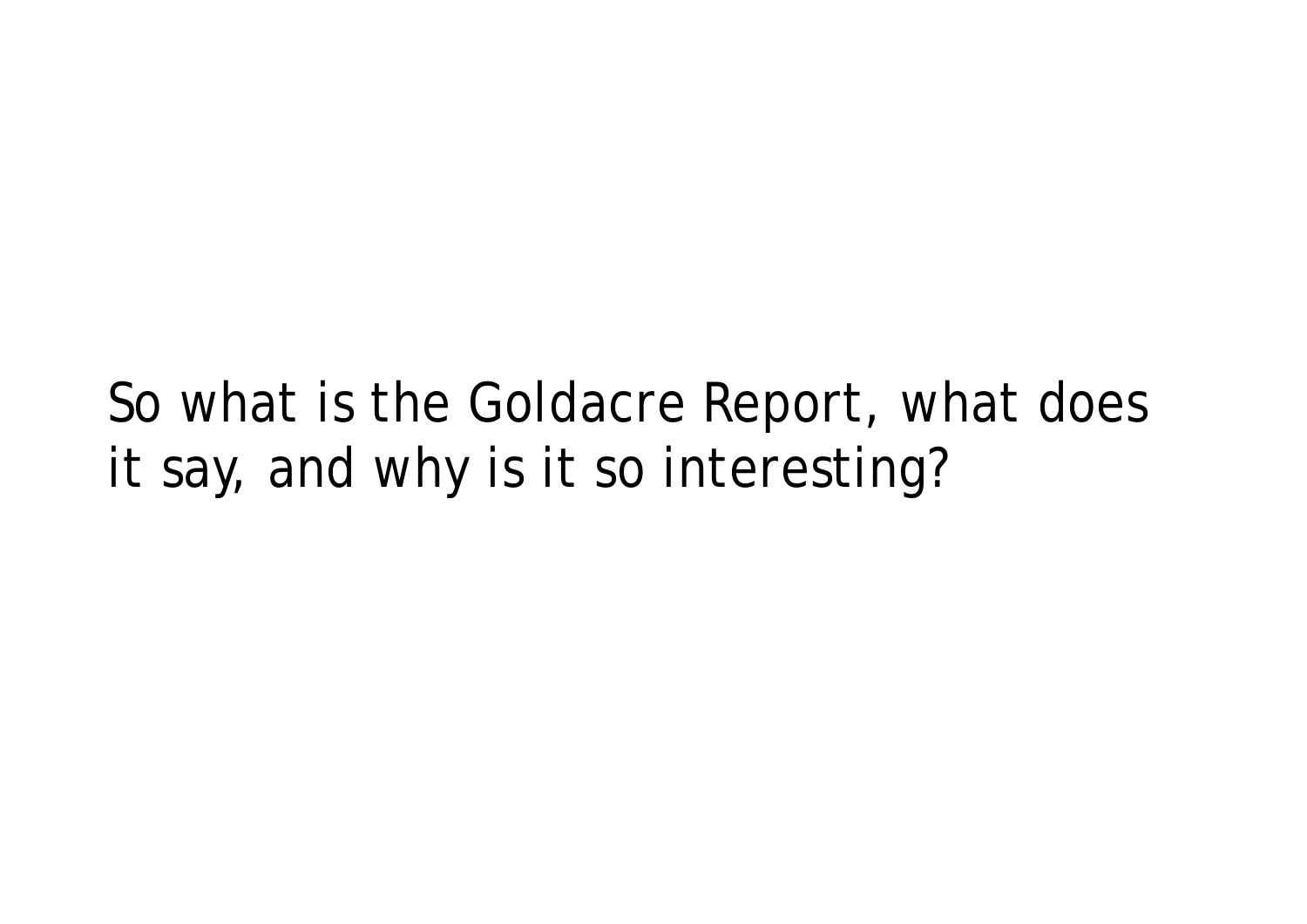## The Goldacre Review – the brief in brief

- Independent, commissioned by Secretary of State
- 'Better, broader, safer: using health data for research and analysis'
- Some of the problems to address:
	- Data all over the place
	- Data access is probably getting worse
	- Transparency and consistency of data usage is lacking
	- Analytical workforce skills need building
	- Scaling up is always a problem
	- How to engender trust
	- Behaviours need to change

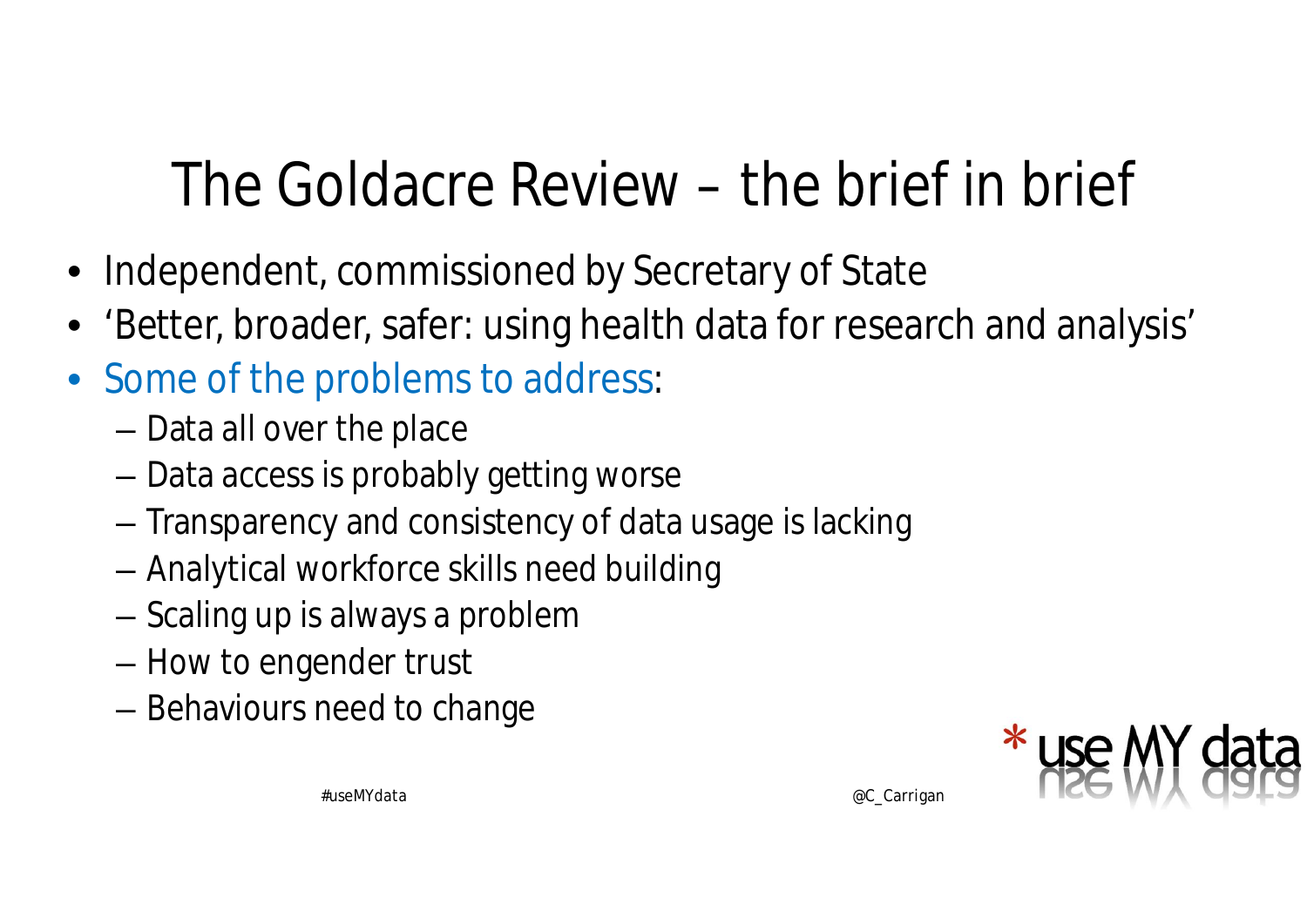#### The process and the author

- The Goldacre Review was commissioned to inform the forthcoming NHS data strategy
	- use MY data responded to the draft data strategy
	- and we also input to the Goldacre review
- Ben Goldacre
	- Based at the University of Oxford
	- Developed OpenSafely & OpenPrescribing tools
	- Authored Bad Science, Bad Pharma

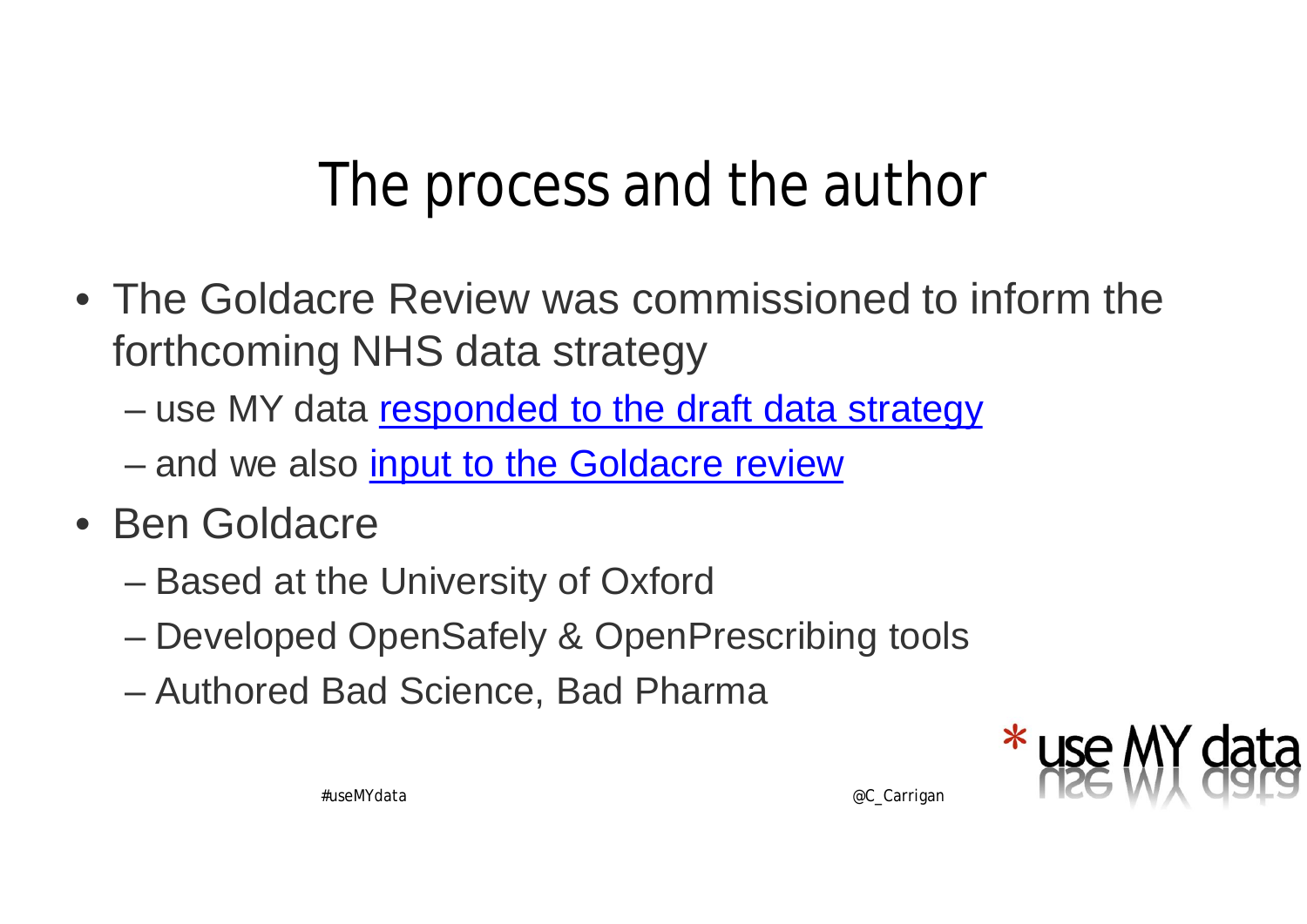#### The Goldacre Report – in brief

A review commissioned by the Secretary

of State for Health and Social Care

Executive Summary / April 2022

- Safer platforms: Trus and social Care by the Secretary<br>
Better, Broader, Safer: Using Health<br>
Safer: Using Health<br>
Data for Research
- Sharing & reproducib<sup>al Data for Research</sup> and Analysis
- Consistency & duplication
- Skills: NHS Data Analysts
- Governance: approvals
- 3 documents, 136 pages, 185 recommendations.....



A review commissioned by the Secretary<br>of State for Health and Social Care

Better, Broader, Safer: Using Health<br>Data for B Data for Research

and Analysis

ary / April 2022

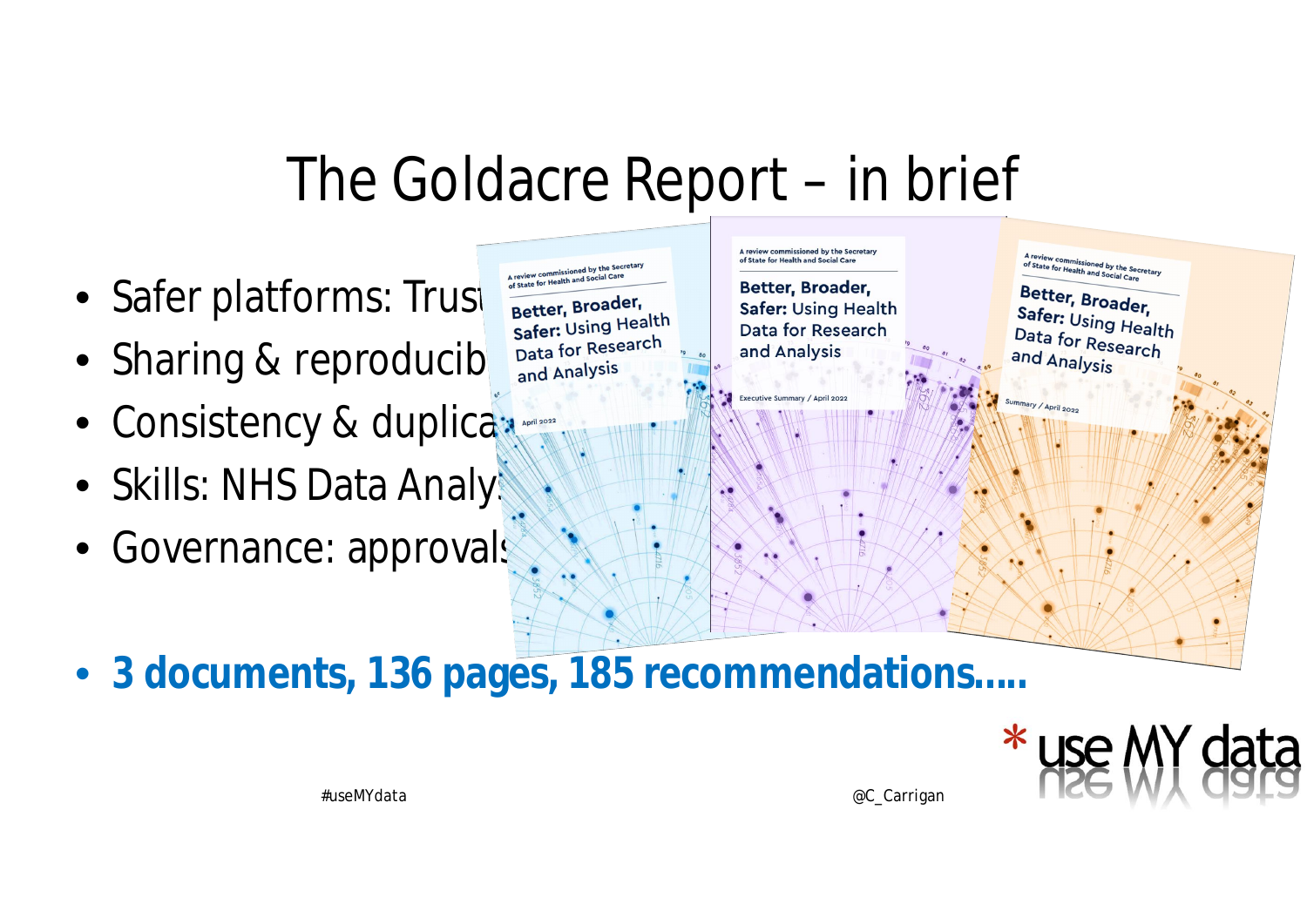# Trusted Research Environments (TREs)

TRE's (rather than data releases) will increase security and public confidence and to make it easier for researchers to get at the data

- Data releases decrease control, bring risk and increase cost
- TREs bring the researcher to the data
- Build a small number of NHS analysis platforms
- Accelerate access processes, publish all activity
- Move from pseudonymised to anonymised GP data
- Use TREs to drive collaboration & modern approaches

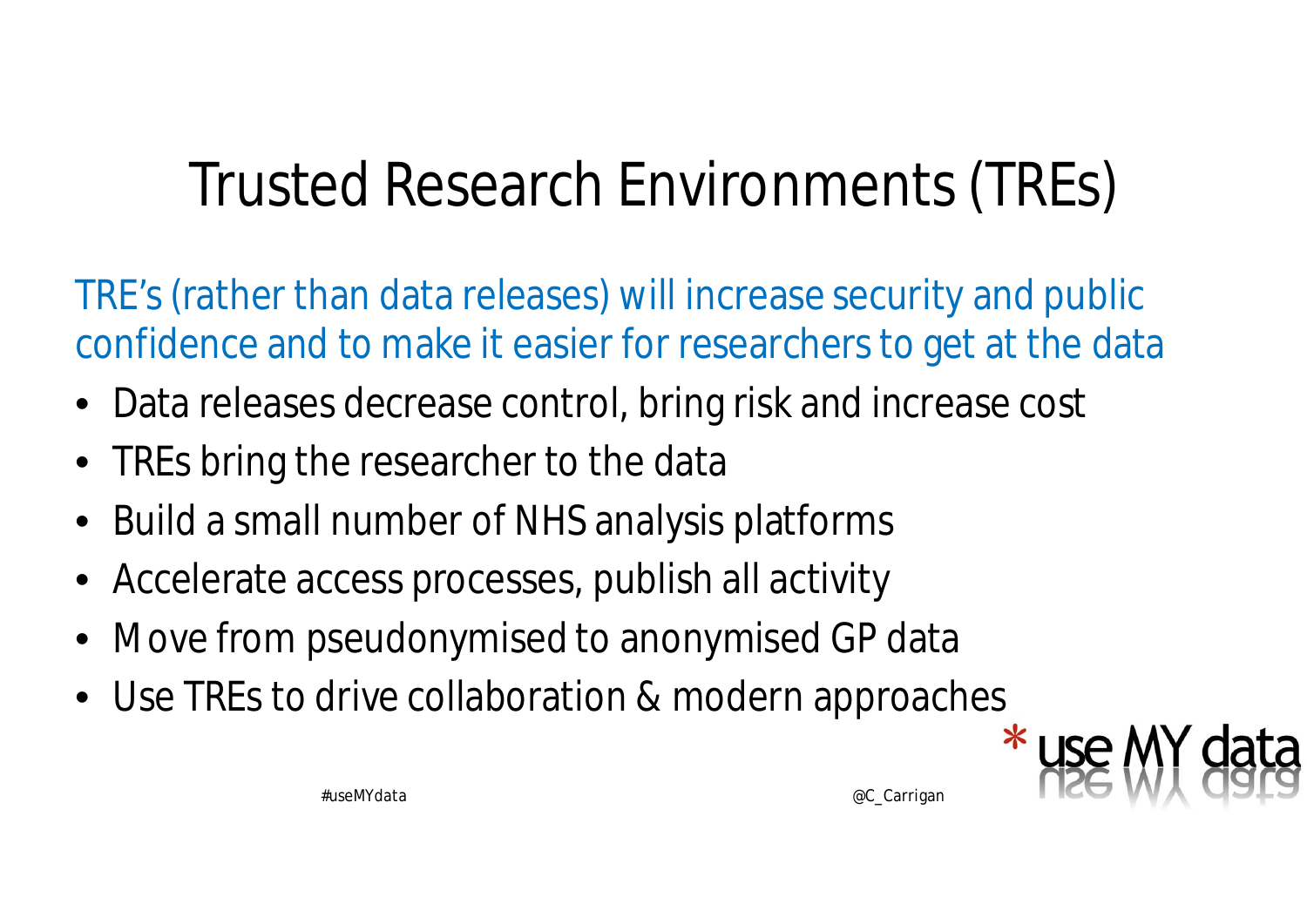#### Methods, code, technical documentation and tools

Enable sharing of curation and analysis techniques and coding stand on the shoulders of those who have gone before

- A commitment to Reproducible Analytical Pathways (RAP)
- Create open library for NHS code and methods
- Share state-funded code openly (not the data)
- Recognise the value of, and need for, software development
- Work with academia and industry where helpful and open

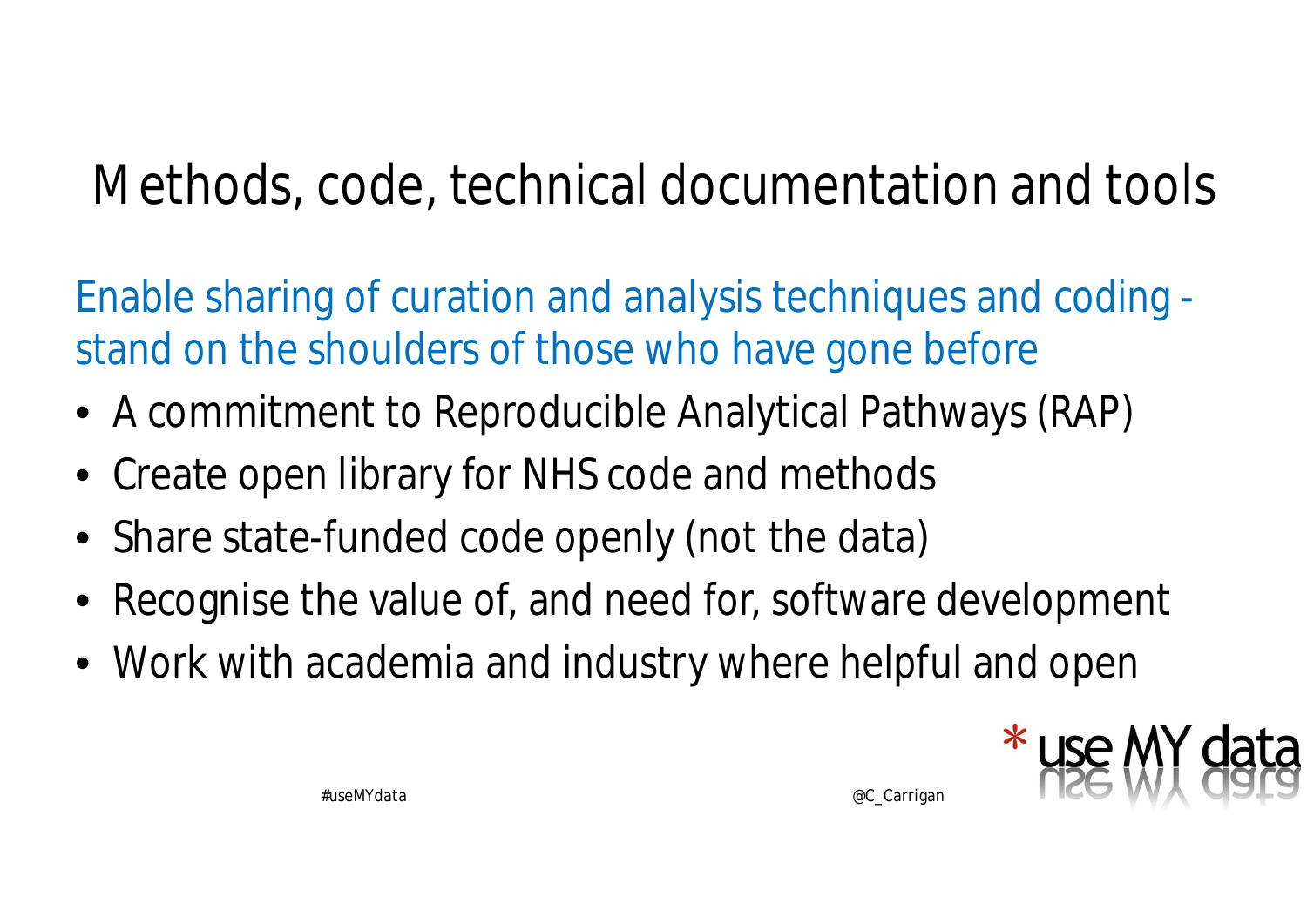### The importance of data curation

Data curation is just as important as the data-driven research

- Standardise NHS data curation (data quality/cleaning, etc)
- Invest in shared novel curation methods, tools and work
- Use TREs to impose standards on data and curation
- Share NHS curation code and documentation

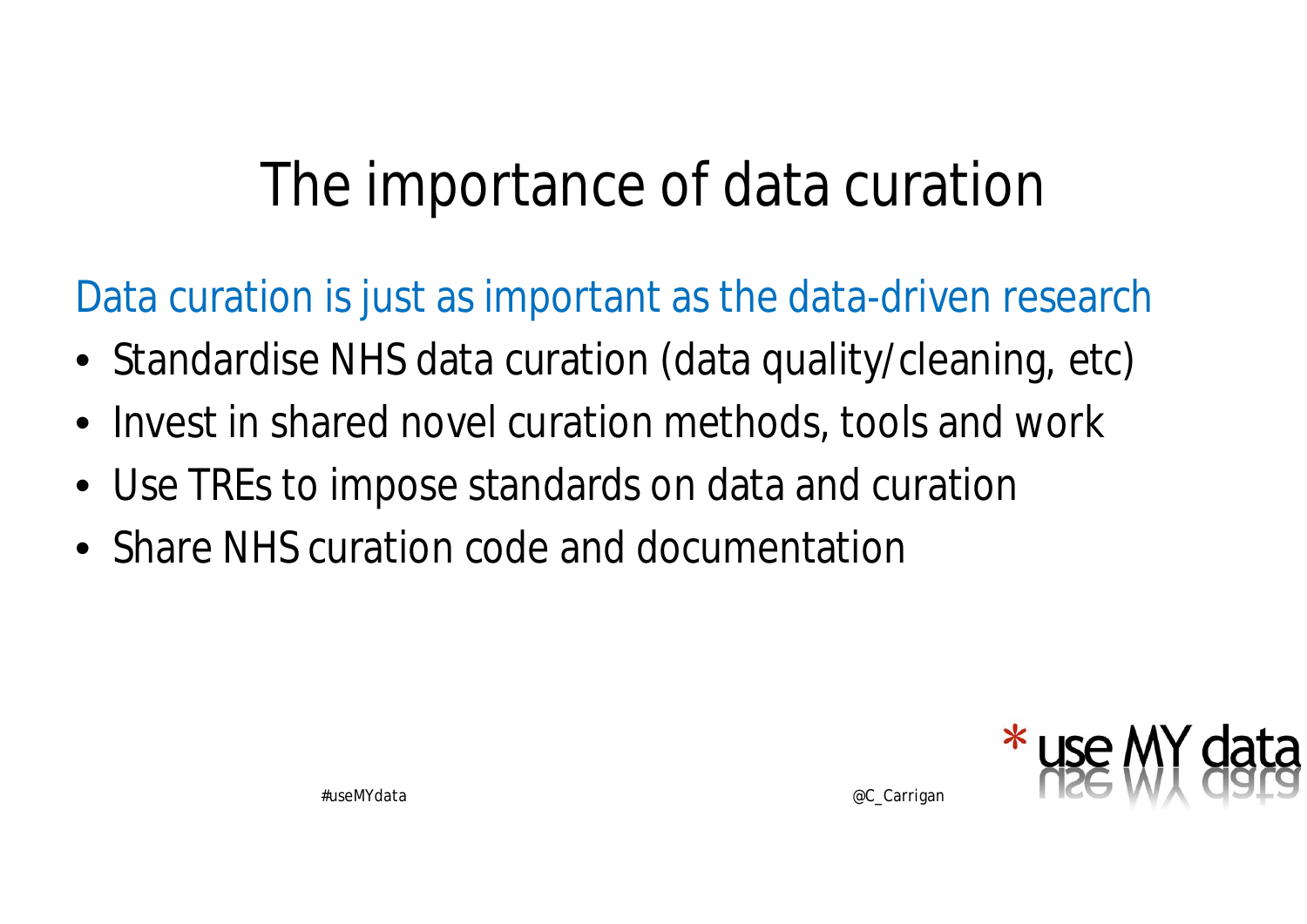# The NHS Analytical Workforce

NHS analyst community of highly skilled individuals is dispersed, isolated and lacks a supportive professionalised structure

- Create NHS Analyst Service with leadership and career progression
- Create College for NHS analysts
- Train researchers & analysts in computational data science
- Train managers in working with data teams

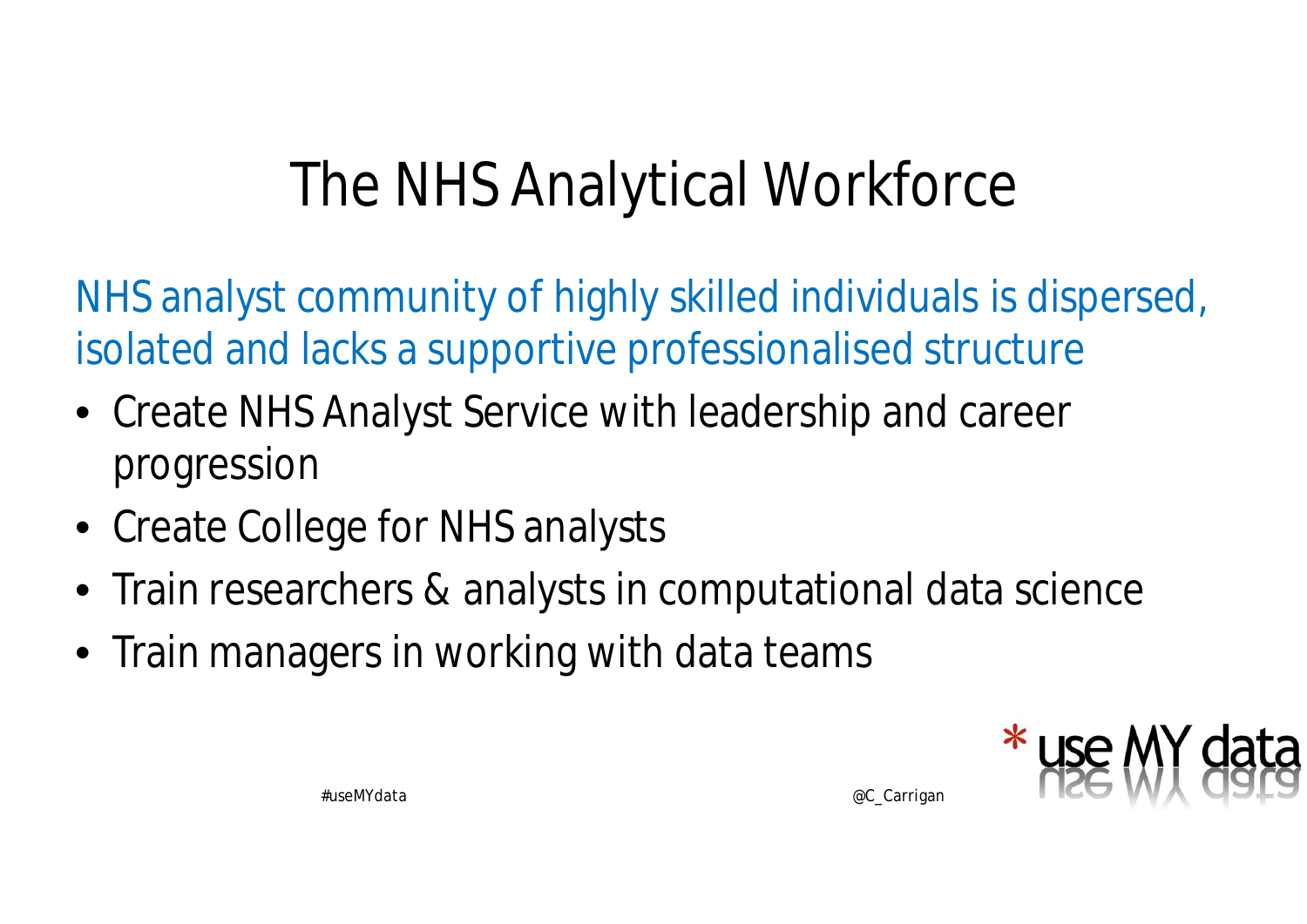# A simplified approvals process

Simplify, standardise and speed up approval for research access whilst not compromising on rigour

- Map and rationalise approvals, including patient involvement
- Open public dialogue on commercial use of NHS data after privacy issues addressed by TREs
- Make rules on the use of patient records for running the NHS
- Solve the excess of data controllers by one national controller or pooling approvals….

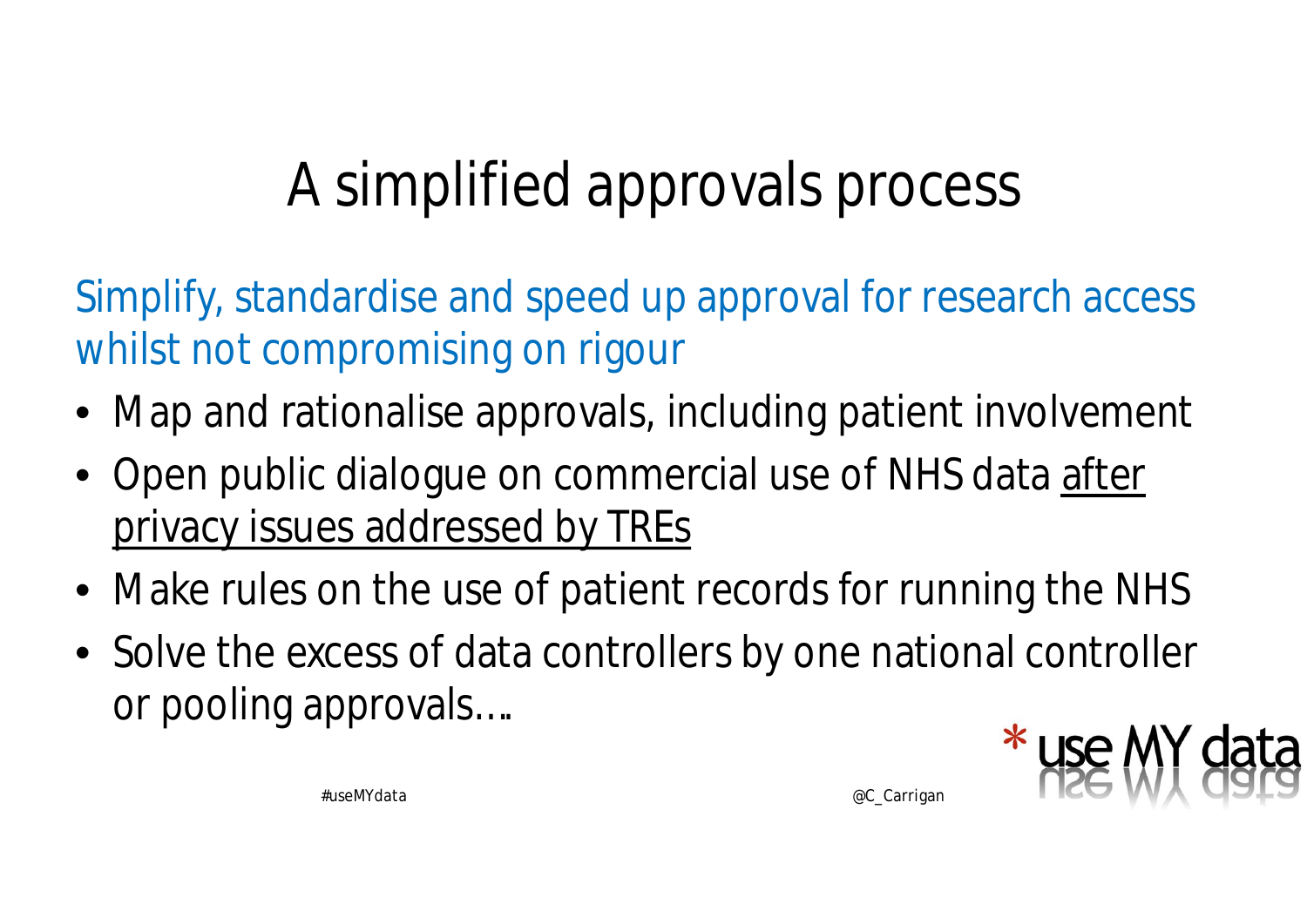## A radical proposal about data controllership

• "Address the problem of 160 Trusts and 6,500 GPs all acting as separate data controllers: either through one national organisation acting as Data Controller for a copy of all NHS patients' records in a TRE; or an 'approvals pool' where Trusts and GPs can nominate a single entity to review and approve requests on their behalf"

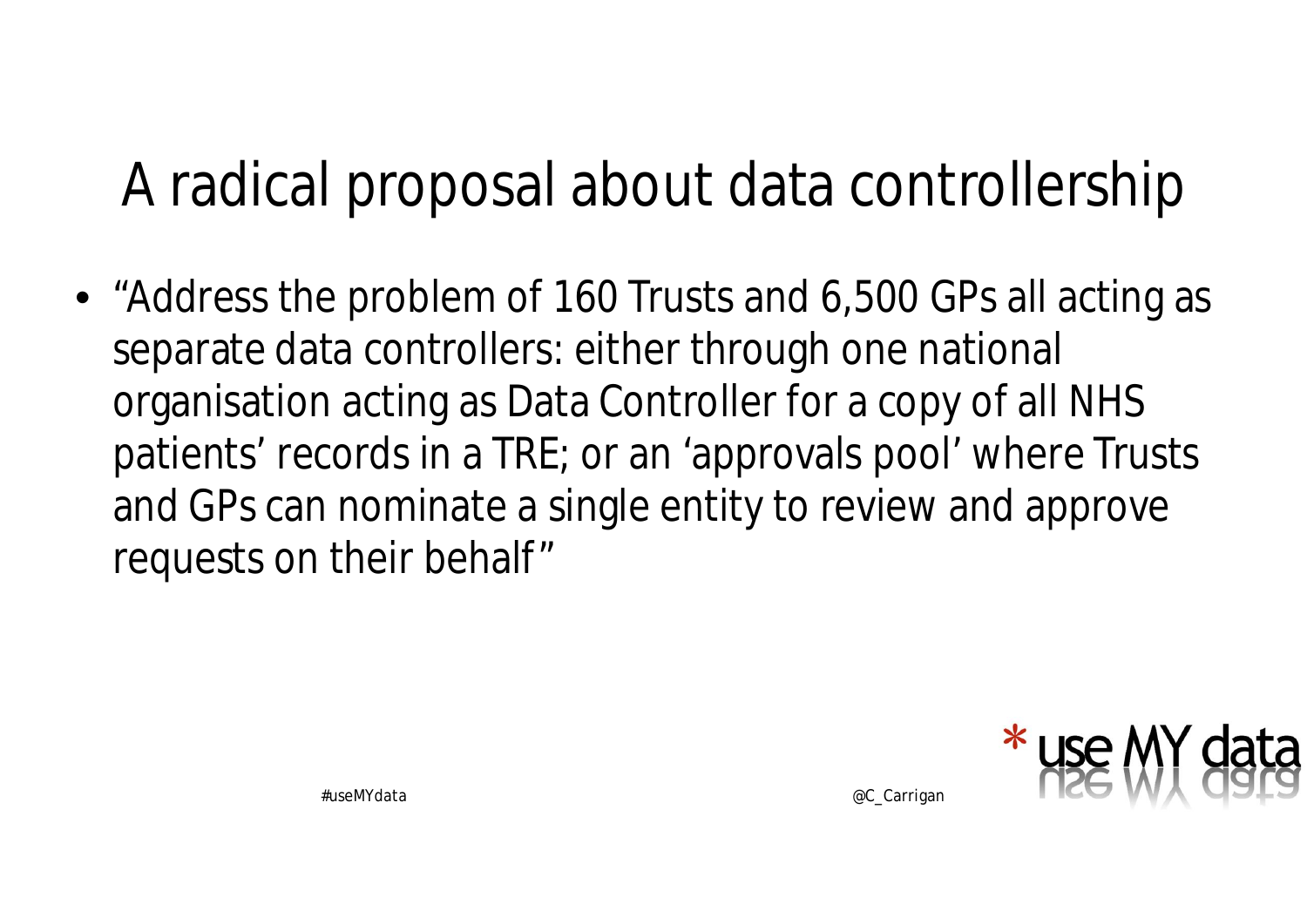# The role of patients and the public (PPIE)

"Exploration of PPIE as a topic in itself was not a specific request in the terms of reference for this review, nor does the team claim to be experts in this domain"

- Ensuring PPIE is done systematically and robustly at a national level on large recurring questions around data usage
- Move beyond comms & public engagement to transparency and privacy actions
- "Modest" recommendations.....

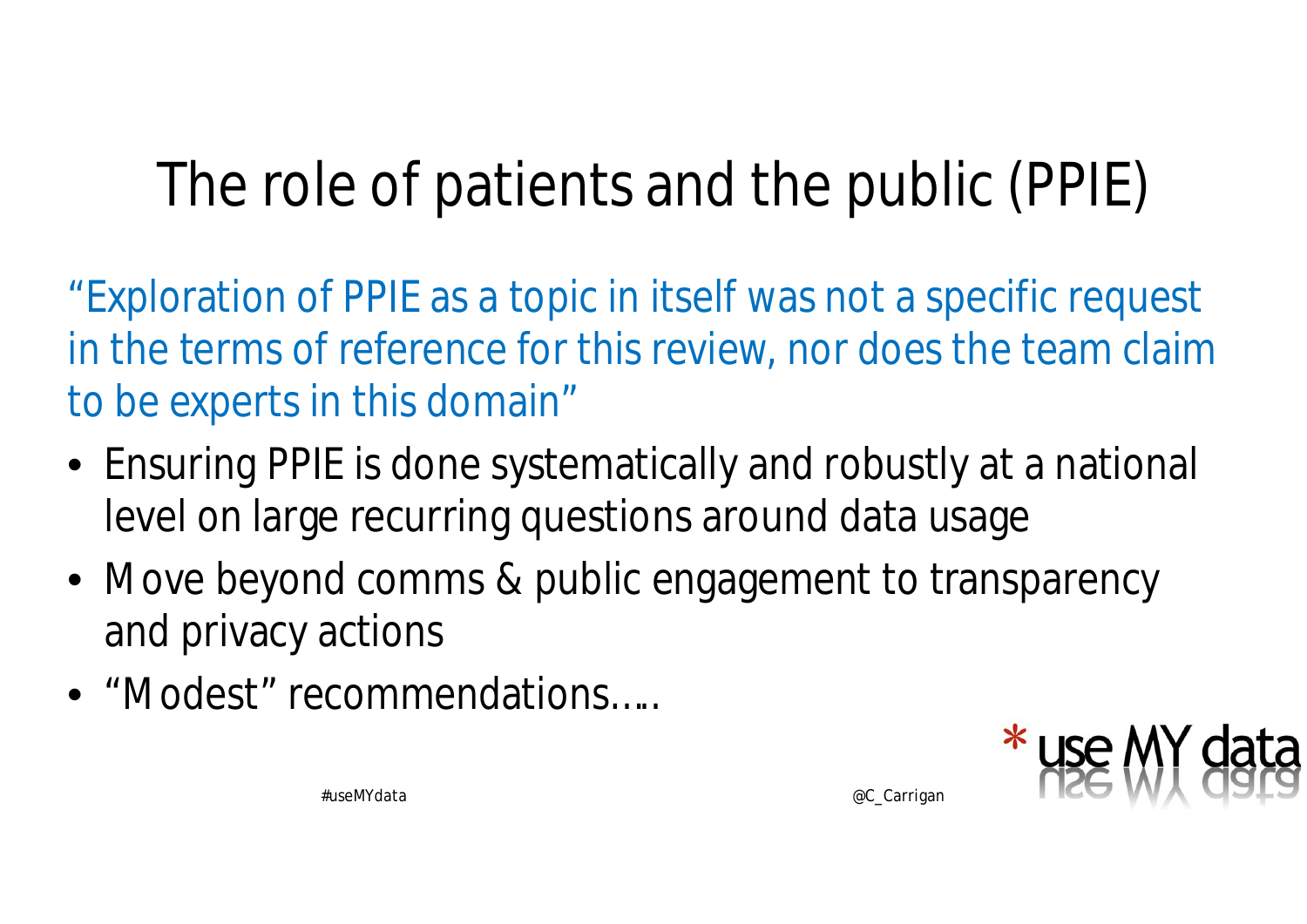#### So how do the recommendations in the Goldacre review map onto the views of our Members?

- Our health data needs to be used more effectively to drive research and save lives
- There are unreasonable barriers to data for research, slow, confusing, inconsistent and overcomplex approvals routes. TREs must play a critical role to address this
- Overly risk-averse behaviours by Data Controlling bodies must be overcome
- We have concerns that people may use TREs to simply reinforce the existing silo mentality, unless the culture changes from guardianship to usage

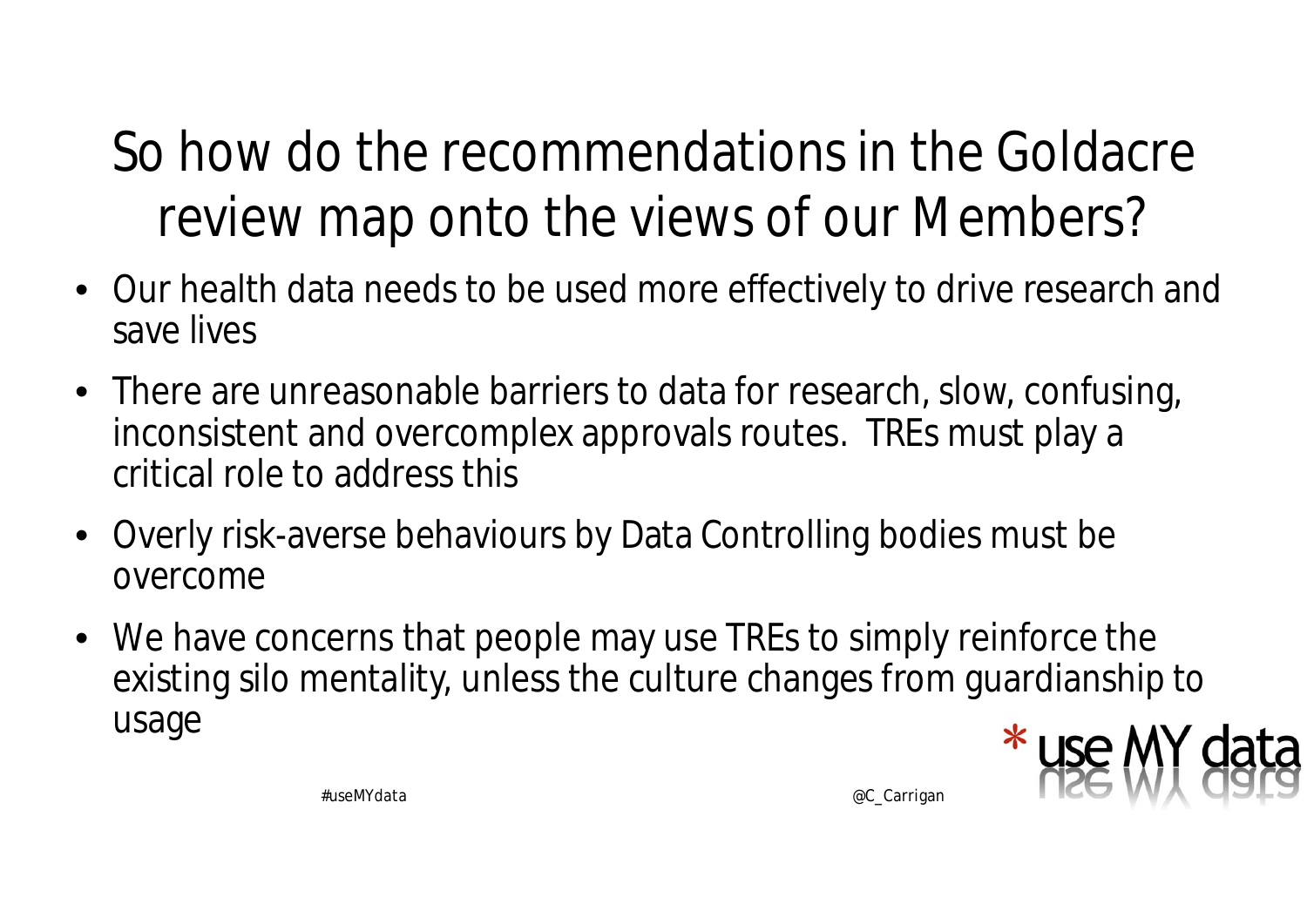#### So how do the recommendations in the Goldacre review map onto the views of our Members?

- Our Transparency Principles are clear transparency includes telling bad news as well as good, and some of the practices which Professor Goldacre has identified fall into that former category
- Urgent work is needed to clarify what "good PPIE is", alongside "what a good TRE looks like". Without that, the Review seems to be about Trusts not trust.
- This was the most serious omission from the report.

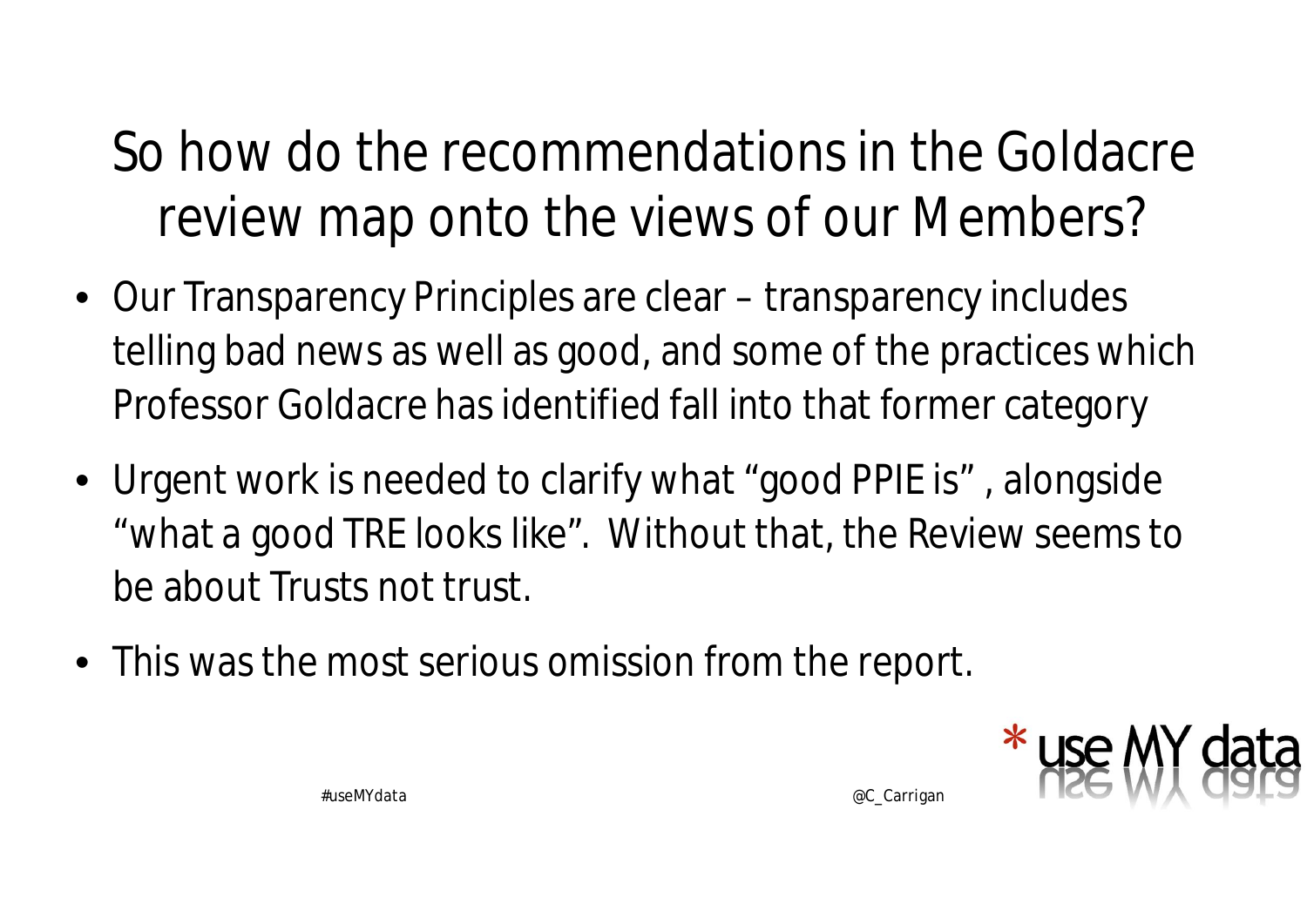## Take away points

"Continuing with current working practices would mean accepting a huge hidden cost of duplication, outdated working methods, data access monopolies, needless risk and, above all, missed opportunities."

- A welcome report
- Some key recommendations, amongst a great deal of others
- How will these be taken forward in the Data Strategy?
- Focused more on the technical than the "hearts and minds"
- Involvement of patients isn't clear we need to define our part